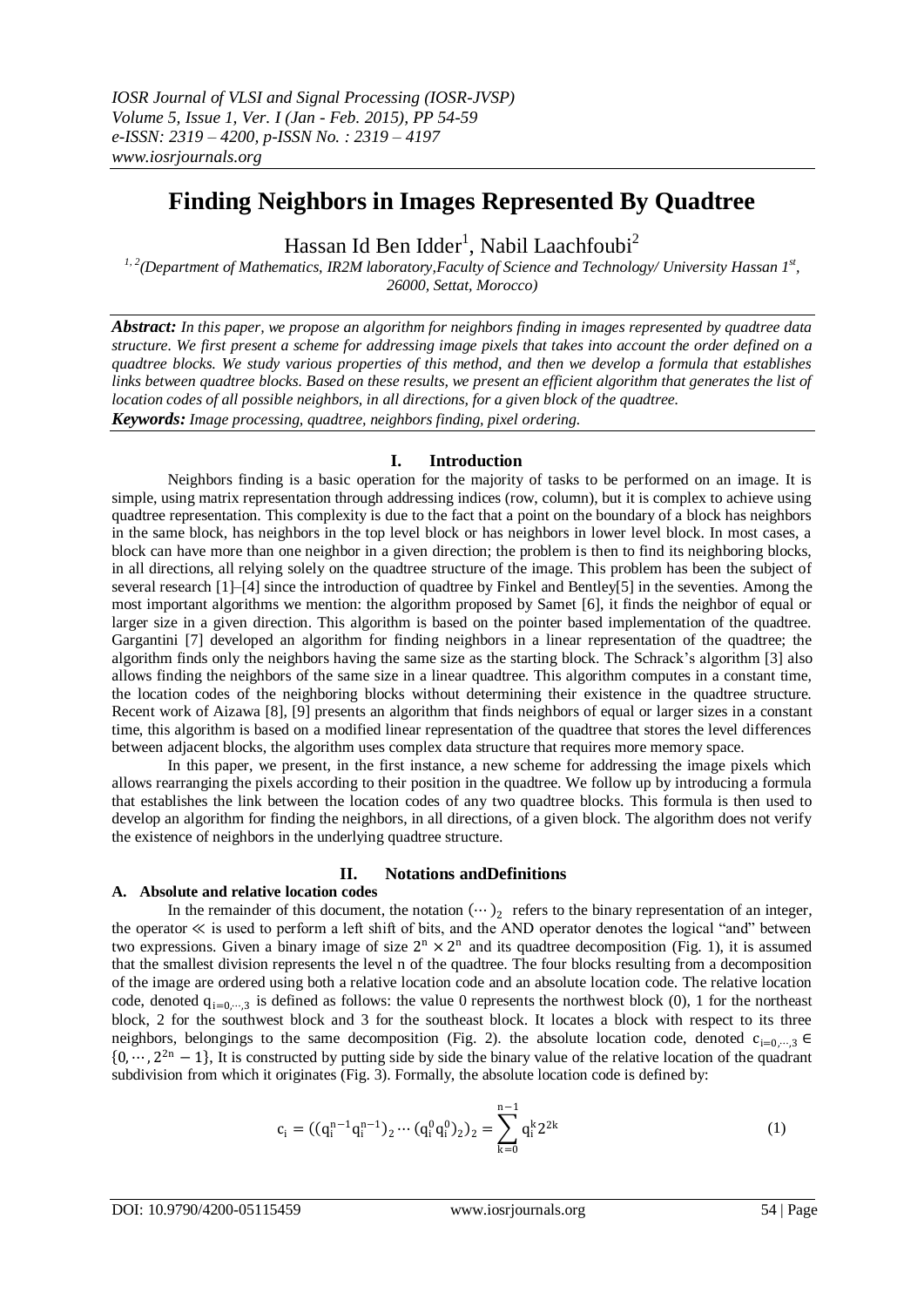

The parameter  $q_i^k$  refers to the relative location code of the block i at level k.

**Figure 1:**(a) An image of size  $8 \times 8$  and (b) its quadtree decomposition. Each block is labeled by the notation  $(c, a)$ , which corresponds to the block with the absolute location code c and the relative location code

 $\mathfrak{a}$ .

The absolute location code can also be defined as the interleaving of the bits that comprise the values of the pixel's x and y coordinate in upper left corner of the block [7]. Given a pixel with coordinates  $x =$  $(x_0x_1 \cdots x_{n-1})_2$  and  $y = (y_0y_1 \cdots y_{n-1})_2$ , the corresponding absolute location code has the following binary structure:

$$
c = (x_0y_0x_1y_1 \cdots x_{n-2}y_{n-2}x_{n-1}y_{n-1})_2
$$
 (2)

The absolute location code used in this document is equivalent to the location codes assigned by Gargantini [7] to linear quadtree elements, except that: the two most significant bits represent the relative location code of the block at level n (the smallest division in the quadtree), while the two least significant bits represent the relative location code of the block at level 0 (quadtree root). This difference has a big impact on how the image pixels are ordered. Thus, by sorting image pixels according to their absolute location code, we get a new addressing scheme which respects the hierarchical appearance of quadtree.



**Figure 2:** Quadtree of the image in (Fig. 1). Each node is labeled with its absolute location code, The black elements (respectively, the white elements) represent image blocks containing only the pixels belonging to the object (respectively, to the background), while the gray elements represent blocks containing both object pixels and background pixels.

| $\overline{\mathbf{t}}$<br>$\mathbf{0}$ | 16 | $\overline{4}$ | 20   | $\mathbf{1}$ | 17  | 5              | 21                  |
|-----------------------------------------|----|----------------|------|--------------|-----|----------------|---------------------|
| 32                                      | 48 | 36             | 52   | 33           | 49  | 37             | 53                  |
| 8                                       | 24 | 12             | 28   | 9            | 25  | 13             | 29                  |
| 40                                      | 56 | 44             | 60   | 41           | 57  | 45.7           | 61                  |
| $\epsilon$<br>$\overline{2}$            | 18 | 6              | 22   | 3            | 19. | $\overline{7}$ | 23                  |
|                                         |    |                |      |              |     |                |                     |
| 34                                      | 50 | 38             | 54   | 35.          | 51  | 39             | 55                  |
| 10                                      | 26 | 14             | 30.7 | 11           | 27  | 15             | 31<br>$\rightarrow$ |

**Figure 3:** The scan order produced by the absolute location codes for addressing the pixels of an image of size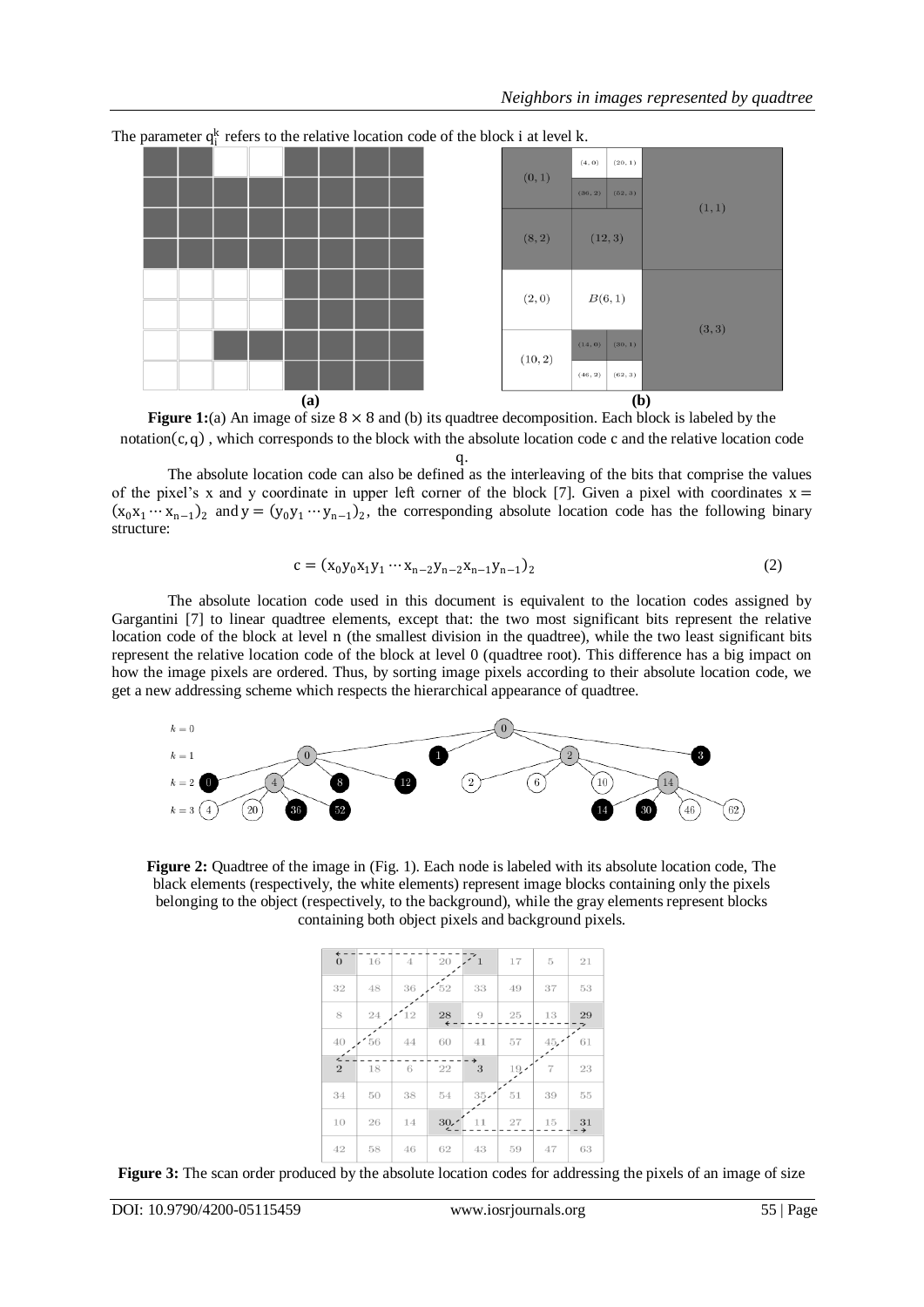8x8. The four successive elements of the form  $\{4a, 4a+1, 4a+2, 4a+3\}$  form a pattern of Z.

In the remainder of this paper, a quadtree block is referenced by the notation  $(c, q, k)$ , which means: the block with the absolute location code c and the relative location code q on the level k of the quadtree. When there is no ambiguity, the index k is omitted and only the notation  $(c, q)$  is used to denote a quadtree block.

**Property 1**: Given a quadtree block, with an absolute location code c. The relative location code q associated with that block at level k is given by:

$$
q = (11)2 AND (c \ll 2k)
$$
 (3)

**Property 2**: Given two adjacent quadtree blocks  $(c_i, q_i)$  and  $(c_j, q_j)$  belonging to the same parent block at level k. Their absolute location codes are linked by the following formula:

$$
c_i = c_j + (q_i - q_j)2^{2k} \, ; \, (i, j) \in \{0, \cdots, 3\} \tag{4}
$$

**Proposition 1** (Generalization of property 2 to arbitrary blocks): Let  $k_0$  be the level of the smallest subdivision which contains both the block  $(c_i, q_i, k_i)$  and the block  $(c_j, q_j, k_j)$ . The absolute location codes  $c_i$  and  $c_j$  are linked by the following formula:

$$
c_{j} = c_{i} + \sum_{k=k_{0}}^{\max(k_{i},k_{j})} (q_{j}^{k} - q_{i}^{k}) 2^{2k}
$$
 (5)

#### **Proof**:

If  $c_i$  and  $c_j$  belongs to the same parent block, then  $k_0 = k_i = k_j$ , we are left with the formula (4), otherwise we compute the absolute location codes  $c'_i$  and  $c'_j$  of the parent blocks of  $c_i$  and  $c_j$  using formula (4), hence:  $c_i' = c_i + q_i^k 2^{2(k-1)}$  and  $c_j' = c_j + q_i^k 2^{2(k-1)}$ . If  $c_i'$  and  $c_j'$  belongs to the same parent block, then the formula (4) gives:  $c_j' = c_i' + (q_j^{k-1} - q_i^{k-1})2^{2(k-1)}$  and by combining the above three equations we obtain:

$$
c_j = c_i + (q_j^k - q_i^k)2^{2k} + (q_j^{k-1} - q_i^{k-1})2^{2(k-1)}
$$

If  $c'_i$  and  $c'_j$  belong to two different parent blocks, we repeat recursively the same procedure for the parent blocks of  $c_i'$  and  $c_j'$ . The procedure stops when the two blocks belong to the same parent block.

#### **B. Neighbors in quadtree**

Samet [6] defined the neighbor of a quadtree block B in a direction D as the smallest block B' (possibly gray) adjacent to the block B in the direction D and having a size greater than or equal to the size of block B. The direction can be a direction of direct neighborhood (north, south, east and west) or a direction of indirect neighborhood (northeast, northwest, southeast, and southwest) (Fig. 4). Several algorithms that have been proposed subsequently to find neighbors in a quadtree are based on this definition. In this paper we also adopt the same definition to characterize the neighboring blocks in a quadtree.



**Figure 4 :** Directions of direct neighborhood (N, E, S and W) and indirect neighborhood (NW, NE, SE and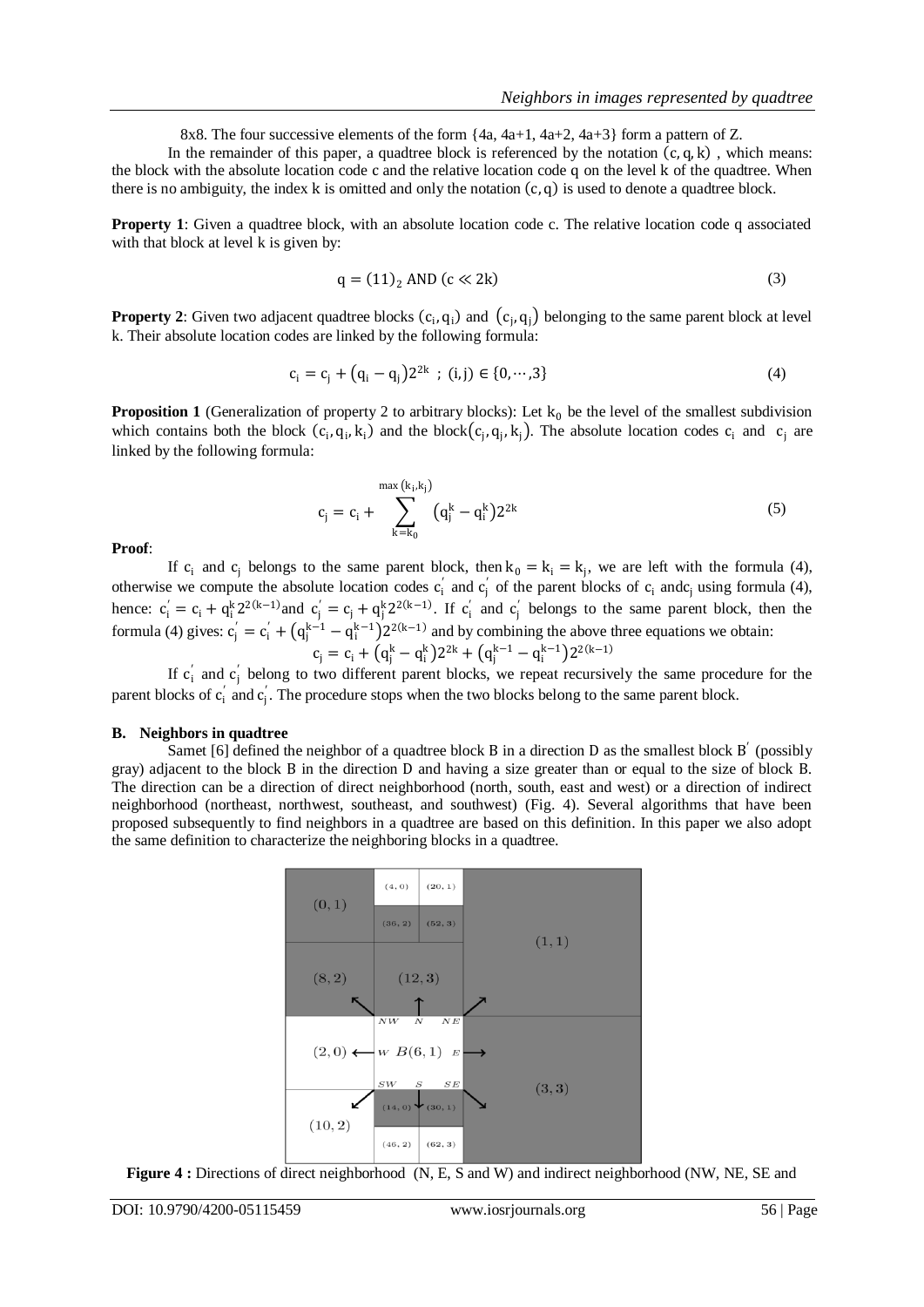### SW) for the block  $B(6,1,2)$

## **III. Algorithms**

Formula (5) establishes the link between any two blocks of the quadtree based on their absolute and relative location codes. However, it does not directly find neighbors of a given block. In this section we propose an algorithm, which uses the results of the previous section, to generate the list of neighbors of a given block in all directions. We proceed in two steps: first, we describe an algorithm that finds neighbors of equal size, and then we follow up with a second algorithm for findings neighbors of larger sizes. Combining the two algorithms we obtain an algorithm that generates the absolute location codes of all possible neighbors in all directions.

## **A. Neighbors of equal size**

Let  $B(c, a, k)$  be a quadtree bloc, the relative location codes of its two neighbors of equal size in the west and east directions (respectively south and north directions) are defined byq XOR 1 (respectivelyq XOR 2). This allows us to simplify the formula 6 and then reduce the number of parameters to be defined:

$$
c_i = c + \sum_{l=k_0}^{k} (q^l \text{ XOR } d - q^l) 2^{2l}
$$
 (6)

The parameter d depends on the direction of the search; it takes the value 1 for the west and east directions and the value 2 for the south and north directions.  $k_0$  represents the level of the small subdivision that contains both the block and its neighbor (i.e.  $k_0$  is the level of the lowest common parent block of the starting block and its neighbor), its value is determined by analyzing the position of the block with respect to the border of his parent block: if a block is located in the northwest or southwest (respectively northeast or southeast), then its neighbor in the east (respectively the west) also belongs to the same subdivision as the starting block. We put  $k_0 = k - 1$ , if the block and its neighbor does not belong to the same parent block in the level  $k_0$ , we decrease the value of  $k_0$  and we proceed in the same way for the parent of the block and that of his neighbor. The procedure stops when both parent blocks belong to the same subdivision. Note that the neighbors of a block  $B(c, q)$  in the northwest and northeast directions (respectively in the southwest and southeast directions) are also the neighbors in the east and west directions of the block  $B'(c', q')$ , itself a neighbor of the block  $B(c, q)$  in the north direction (respectively in the south direction). So the problem of finding neighbors in the directions of indirect neighborhood (northwest, northeast, southwest and southeast) is reduced to a problem of finding the neighbors in the directions of direct neighborhood (north, south, east and west).

Let  $k_0 = k - 1$ ,  $Q1 = \{0,2\}$  and  $Q2 = \{1,3\}$  (respectively :  $Q1 = \{0,1\}$  et  $Q2 = \{2,3\}$ ) If  $q^k \in Q1$  then while  $q^{k_0} \in Q1$  and  $k_0 > 0$  decrease the value of  $k_0$ Otherwise, if  $q^k \in Q^2$  then while  $q^{k_0} \in Q^2$  and  $k_0 > 0$  decrease the value of  $k_0$ Let  $c' = \text{cand } c'' = c + (q^k \text{ XOR } 1 - q^k)2^{2k}$ . Compute c ′ using formulas 4 and 7. If  $q^k \in Q_1$  then : The block  $(c'q, k)$  is the neighbor of  $(c, q, k)$  in the west direction (respectively in the south direction). The block  $(c^{\prime\prime}, q, k)$  is the neighbor of  $(c, q, k)$  in the east direction (respectively in the north direction). If  $q^k \in Q^2$  switch the roles of  $(c'q, k)$  and  $(c'', q, k)$ .

**Algorithm 1:** Finding neighbors of equal size in the north, south, east and west directions.

The algorithm finds the four neighbors of a given block B in the directions of direct neighborhood (north, south, east and west). To find the remaining four neighboring blocks in the directions of indirect neighborhood (northwest, northeast, southwest and southeast), we apply the same algorithm to two neighbors B<sup>'</sup> and  $B''$  of the block B. The neighbors  $B'$  and  $B''$  are either in the north and the south directions respectively or in the east and west directions respectively. In the first case the four neighbors of the block B in the directions of indirect neighborhood are the neighbors of  $B'$  and  $B''$  in the east and west directions, whereas in the second case the four neighbors of the block  $B$  in the directions of indirect neighborhood are the neighbors of  $B'$  and  $B''$ in the north and south directions (Fig. 5).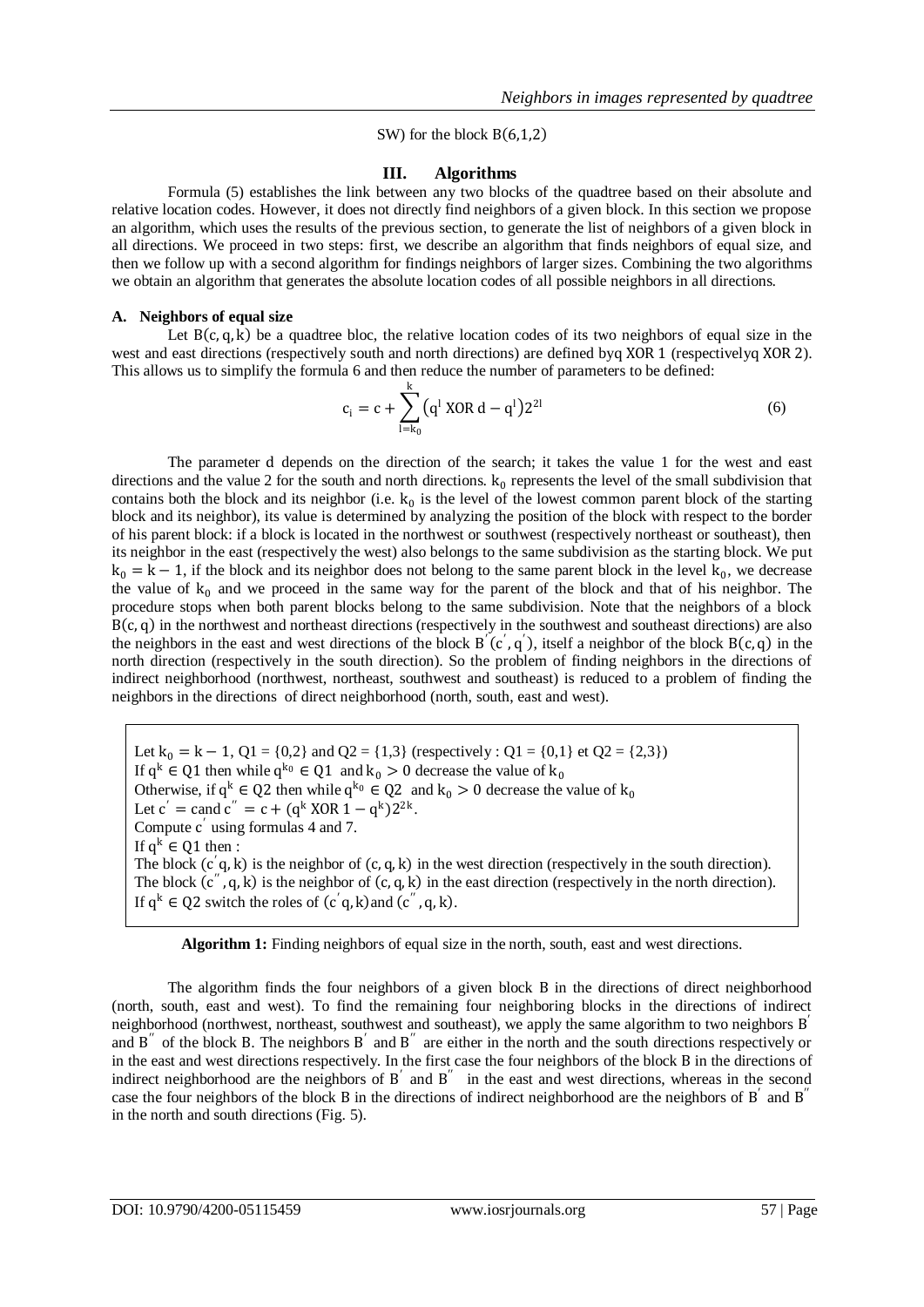

**Figure 5:** Finding neighboring blocks in the directions of indirect neighborhood (northwest, northeast, southwest and southeast), the four neighbors of the block B in the directions of indirect neighborhood are the neighbors of  $B'$  and  $B''$  in the east and west directions

# **B. Neighbors of large size**

The neighbors of large size of a block  $B(c, q, k)$  are the parent blocks of its eight neighbors of equal size (neighbors generated by algorithm 1), that are not a parent block of the block  $B(c, q, k)$  The search is performed recursively for the eight neighbors of the block  $B(c,q,k)$ , it stops when a parent block of the block  $B(c, q, k)$  is met.

Let V be the list of neighbors generated by algorithm 1 For each block  $B(c, q, k) \in V$ Set  $k' = k - 1$  and  $c' = c$ ; Compute the parent:  $c'' = c' + q2^{2k'}$ If the block  $(c'', q, k')$  is not a parent of  $(c, q, k)$  then  $(c'', q, k')$  is a neighbor of  $B(c, q, k)$ , Let then  $c' = c'$  and  $k' = k'-1$  and restart from step 2.b Fin.

|  |  |  | Algorithm 2: Finding neighbors of larger sizes in all directions. |
|--|--|--|-------------------------------------------------------------------|
|  |  |  |                                                                   |

To illustrate how those two algorithms work, we will compute the location codes of the neighbors of the block  $B(6,1,2)$  shown in (Fig. 4). The results are described below (Table 1).

|              |           | Neighbors  |              |  |  |
|--------------|-----------|------------|--------------|--|--|
| <b>Block</b> | Direction | Equal size | Greater size |  |  |
|              | North     | (12, 3, 2) | (0,1,1)      |  |  |
|              | Northeast | (9,2,2)    | (1,1,1)      |  |  |
| B(6,1,2)     | East      | (3,0,2)    | (3,1,1)      |  |  |
|              | Southeast | (11, 2, 2) | (3,1,1)      |  |  |
|              | South     | (14, 3, 2) |              |  |  |
|              | Southwest | (10,2,2)   |              |  |  |
|              | West      | (2,0,2)    |              |  |  |
|              | Northwest | (8,2,2)    | (0,1,1)      |  |  |

**Table 1 :** Neighbors of block  $B(6,1,2)$  using algorithms 1 and 2

Algorithms 1 and 2 have a run time which is proportional to the difference between the level k of a block and the level k<sup>'</sup> of its neighbors in the quadtree  $O(|k - k'| \le n)$ . The algorithm 2 is recursive, it stops when it reaches a quadtree leaf (block located at level  $(n - 1)$ ). Furthermore, note that these two algorithms are independent of the way the quadtree is represented in memory. In fact, if the blocks are labeled by their absolute location codes, these algorithms can be applied to both a linear quadtree and a pointer based quadtree.

# **IV. Conclusion**

In this article we introduced a new scheme for addressing image pixels that rearrange the points according to their position in the quadtree. This method allowed us to develop an algorithm for finding